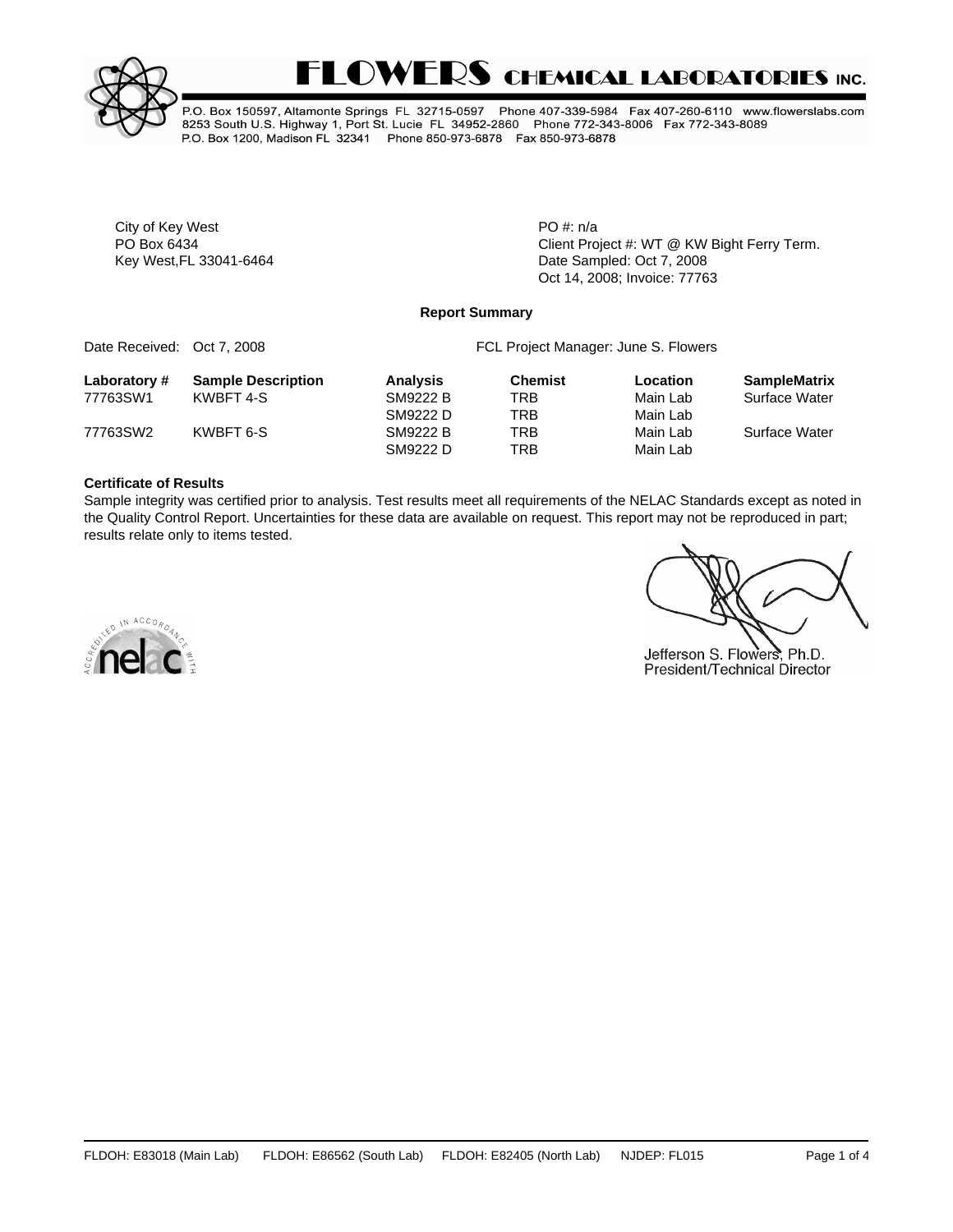

# **FLOWERS CHEMICAL LABORATORIES INC.**

P.O. Box 150597, Altamonte Springs FL 32715-0597 Phone 407 - 339 - 5984<br>8253 South U.S. Highway 1, Port St. Lucie FL 34952-2860 Phone 772 - 343<br>P.O. Box 1200, Madison FL 32341 Phone 850-973-6878 Fax 850-973-6878 Fax 407 - 260 - 6110 www.flowerslabs.com Phone 772 - 343 - 8006 Fax 772 - 343 - 8089

City of Key West **PO** #: n/a

PO Box 6434<br>
Rey West, FL 33041-6464<br>
Key West, FL 33041-6464<br>
Client Project #: WT @ KW Bight Ferry Term.<br>
Date Sampled: Oct 7, 2008 Date Sampled: Oct 7, 2008 Oct 14, 2008; Invoice: 77763

## **Analysis Report**

| <b>Lab #: 77763SW1</b> | <b>Sampled: 10/07/08 08:41 AM</b>                 | <b>Desc: KWBFT 4-S</b> |           |            |            |          |          |         |          |          |
|------------------------|---------------------------------------------------|------------------------|-----------|------------|------------|----------|----------|---------|----------|----------|
| <b>Parameter</b>       | Result                                            | <b>Units</b>           | DF        | <b>MDL</b> | <b>PQL</b> | QC Batch | Method   | CAS#    | Analyzed |          |
| <b>Total Coliform</b>  | 190                                               | cfu/100mL              | 10.0 10.0 |            | 10.0       | 10113094 | SM9222 B | E761700 | 10/07/08 | 02:15 PM |
| Fecal Coliform         | 168                                               | cfu/100mL              |           | 1.00 1.00  | 1.00       | 10113279 | SM9222 D | E761792 | 10/07/08 | 02:15 PM |
| <b>Lab #: 77763SW2</b> | <b>Sampled: 10/07/08 08:45 AM Desc: KWBFT 6-S</b> |                        |           |            |            |          |          |         |          |          |
| <b>Parameter</b>       | Result                                            | Units                  | DF        | MDL        | <b>PQL</b> | QC Batch | Method   | CAS#    | Analyzed |          |
| <b>Total Coliform</b>  | 60.0                                              | cfu/100mL              | 10.0 10.0 |            | 10.0       | 10113094 | SM9222 B | E761700 | 10/07/08 | 02:15 PM |
| Fecal Coliform         | 5.00                                              | cfu/100mL              | 00. ا     | 1.00       | .00        | 10113279 | SM9222 D | E761792 | 10/07/08 | 02:15 PM |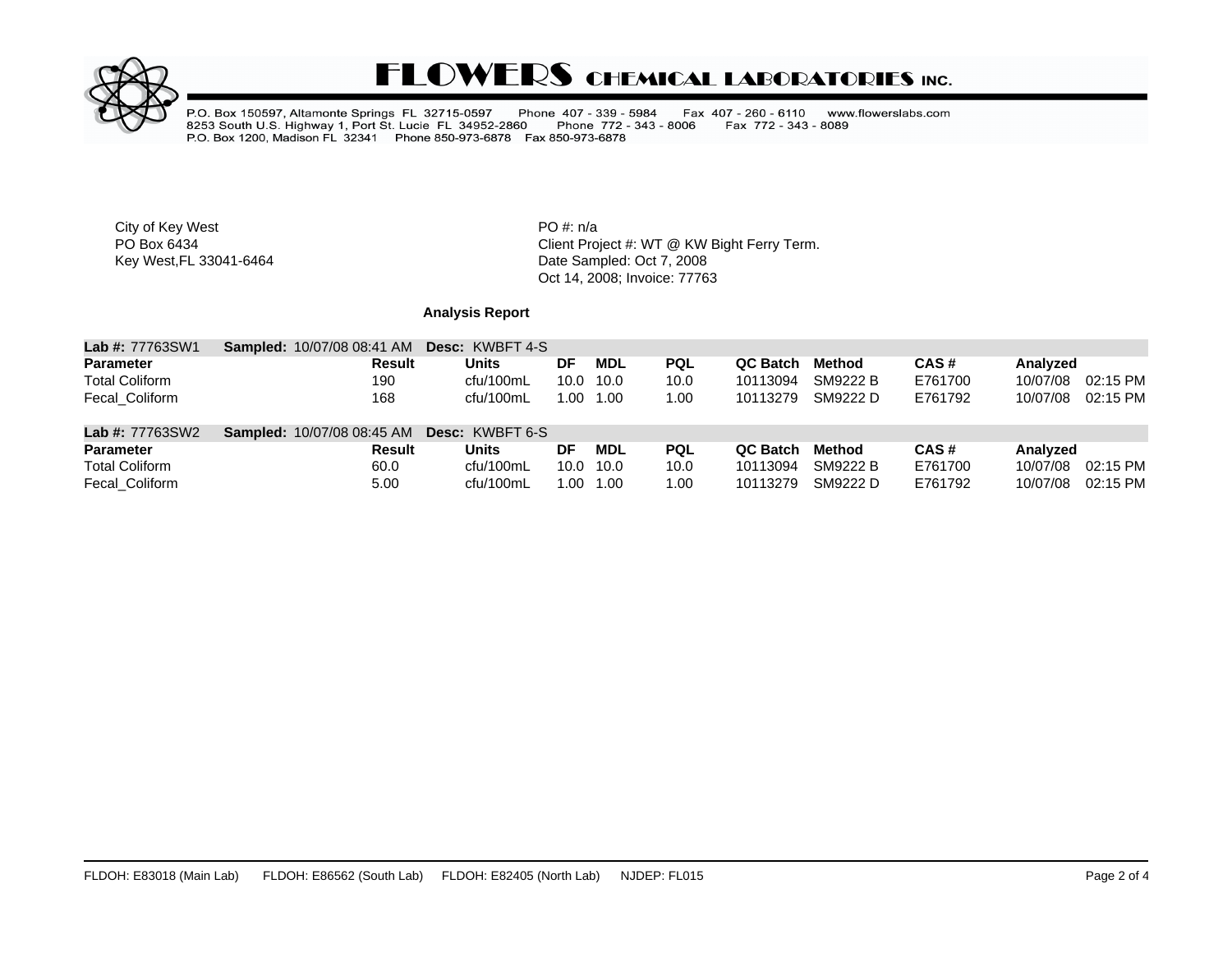

# **FLOWERS CHEMICAL LABORATORIES INC.**

P.O. Box 150597, Altamonte Springs FL 32715-0597 Phone 407 - 339 - 5984<br>8253 South U.S. Highway 1, Port St. Lucie FL 34952-2860 Phone 772 - 343<br>P.O. Box 1200, Madison FL 32341 Phone 850-973-6878 Fax 850-973-6878 Fax 407 - 260 - 6110 www.flowerslabs.com Fax 772 - 343 - 8089 Phone 772 - 343 - 8006

City of Key West **PO** #: n/a

PO Box 6434<br>
Rey West, FL 33041-6464<br>
Key West, FL 33041-6464<br>
Client Project #: WT @ KW Bight Ferry Term.<br>
Date Sampled: Oct 7, 2008 Date Sampled: Oct 7, 2008 Oct 14, 2008; Invoice: 77763

**Quality Report**

| <b>Quality Control Batch: 10113094</b> | Analyst: TRB |           |  |
|----------------------------------------|--------------|-----------|--|
| <b>Blank</b>                           | Result       | Units     |  |
| <b>Total Coliform</b>                  | .00U         | cfu/100mL |  |

| <b>Quality Control Batch: 10113279</b> | Analyst: TRB |              |
|----------------------------------------|--------------|--------------|
| <b>Blank</b>                           | Result       | <b>Units</b> |
| Fecal_Coliform                         | .00U         | cfu/100mL    |